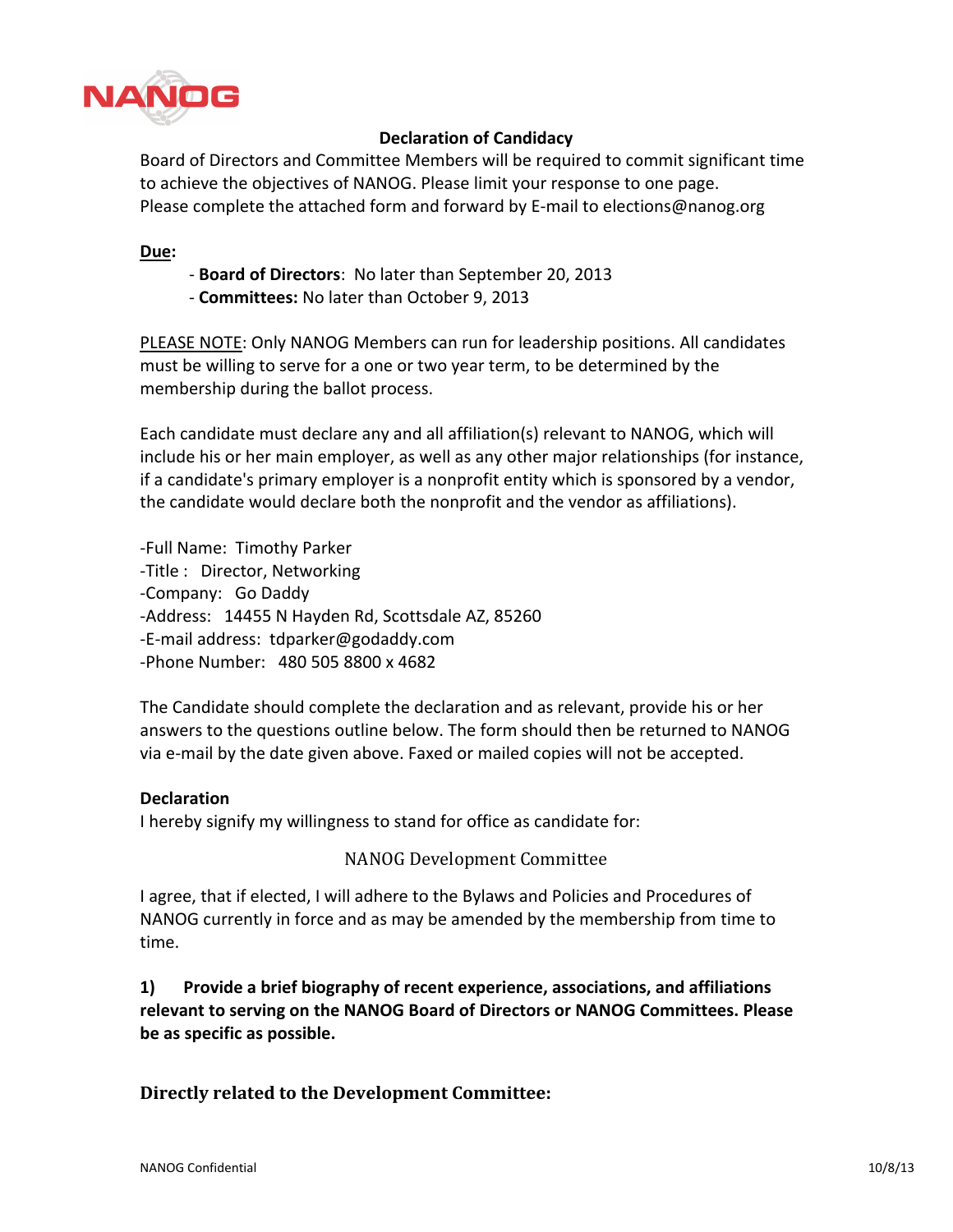I led the Sponsor committee for Go Daddy Techfest in 2013, raising \$130,000 in sponsorship funding in less than 3 months. The Go Daddy Techfest is an annual technical conference for Go Daddy employees with over 1200 attendees during the 1 day event. My responsibilities during this event were to manage sponsorship funding, develop sponsorship levels and packages, coordinate sponsorship booths and speaking engagements, and manage funding payments and deliverables.

I personally met with all of our key vendors and worked to establish their funding levels in a very short period as we moved the date from August to May this year.

I am currently on the Techfest 2014 for Sponsorship fund raising and have already established over \$50,000 in funding.

# General background and experience:

I am currently the Director responsible for the Provider Networks at Go Daddy and am leading the Global Expansion Project. I am also responsible for all Networking vendor management, including hardware and software, as well as all associated budgets.

I have over 25 years of networking experience and nearly 20years of leadership and management experience, mostly related to Data Center networking with Charles Schwab and PayPal, prior to Go Daddy.

# The following questions are to be answered by Board of Directors Candidates ONLY

**2) Describe the relevance of your technical and professional experience to serve on** the position you are interested in.

3) What Internet-related services do you or your current employer or organization **provide?**

**4)** Are there any conflicts, real or perceived that might arise should you be elected as a NANOG Board of Directors or Committee member?

5) What contributions do you plan to make to NANOG over the next year? What are **your+personal+objectives+should+you+be+elected?**

**6)** What advantages does and will NANOG gain by your contribution of resources, contacts or influence in the industry?